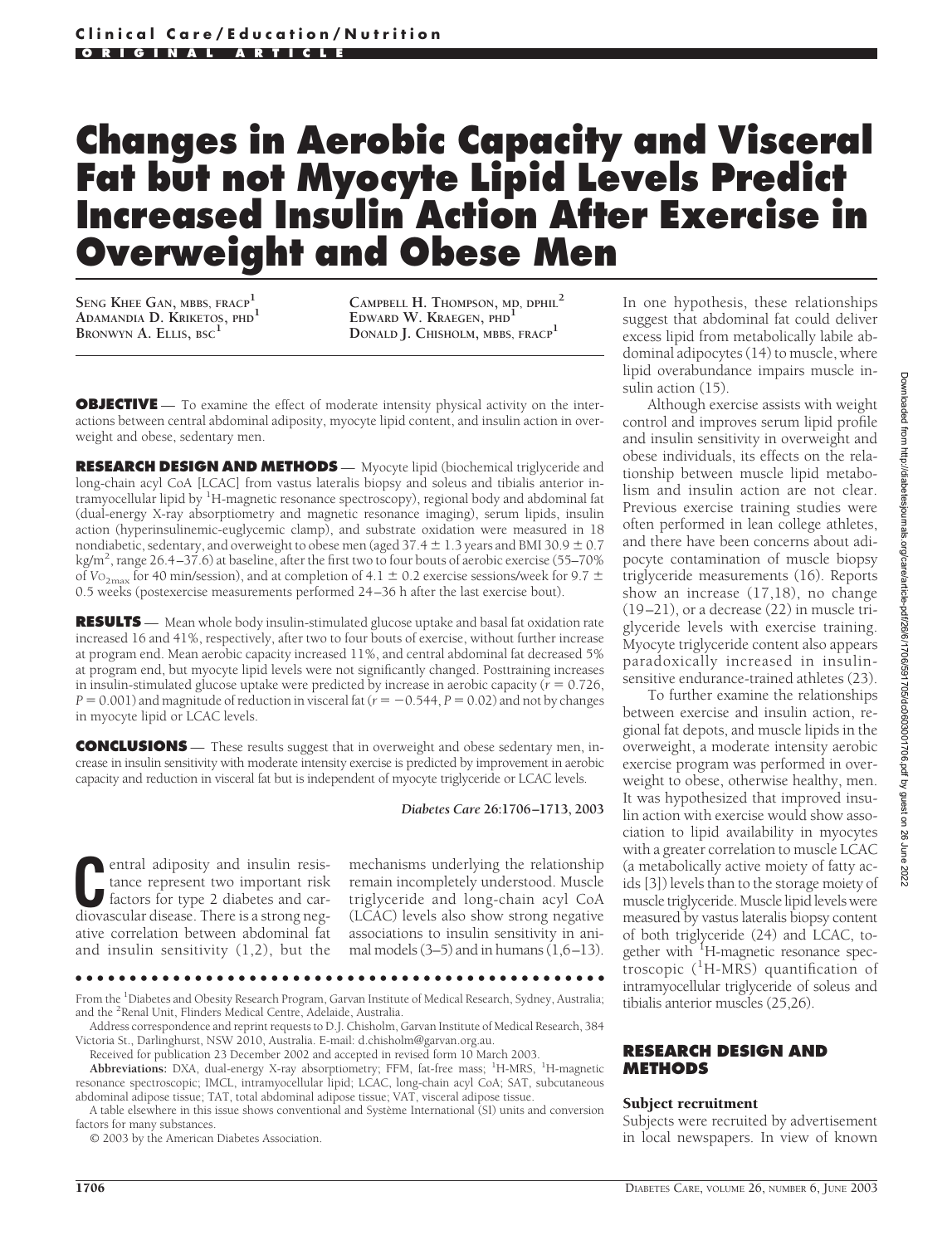differences in body composition and abdominal fat between sexes, which may have increased complexity in subsequent analyses and correlations, a single-sex study was performed with men. Selection criteria included a sedentary lifestyle (<1 h moderate exercise/week) and BMI  $>$ 25 kg/m<sup>2</sup> with stable weight in the preceding 6 months. Exclusion criteria included a glucose tolerance test diagnostic of diabetes (plasma glucose fasting  $\geq 7.0$ mmol/l or 2 h  $\geq$ 11.1 mmol/l [27]); any history of cardiovascular disease; or use of tobacco, hypolipidemic, antihypertensive medications, or systemic steroids. The study protocol was approved by the Human Research Ethics Committee at St. Vincent's Hospital, Sydney.

## Study design

Habitual physical activity was assessed by a Framingham Physical Activity Index– modified questionnaire (28) and aerobic capacity assessed at the first visit (week  $-1$ ). Measurements of insulin action, substrate oxidation, body composition and abdominal fat, and muscle and serum lipids were performed a week later (week 0) and repeated (apart from body composition and abdominal fat) after performing two to four bouts of exercise in the following week (week  $+1$ ). On completion of at least 6 weeks of aerobic exercise training, the investigations performed at week 0 were repeated at program end (week E), with aerobic capacity assessed after continued exercise a week later (week  $E+1$ ). Postexercise measurements were performed 24–36 h after the last bout of exercise, with similar intervals on each visit. Muscle biopsy and <sup>1</sup>H-MRS were performed before insulin clamps on study days. Subjects were instructed not to make dietary changes during the study.

#### Exercise program

Subjects were instructed to perform aerobic exercise (brisk walking mixed with light jogging) 4–5 days per week for 40 min/session for a minimum of 6 consecutive weeks. Exercise intensity was targeted at 55–70% V<sub>O2max</sub>, judged with heart rate monitoring (Polar Electro Oy, Kempele, Finland). Subjects recorded exercise details in a diary and had regular monitoring contact.

#### Anthropometry

Measures were weight (nearest 0.1 kg), stadiometer height (barefoot, nearest

0.01 m), and waist circumference (nearest 0.5 cm) at the narrowest region between the lower edge of ribs and iliac crest. BMI was calculated as weight in kilograms divided by height in meters squared.

#### Aerobic capacity

A cycle ergometer (Monark Model 818E; Monark Exercise, Varberg, Sweden) and the modified YMCA protocol was used (29), performed under identical environmental conditions. This submaximal protocol allowed safe quantification of change in estimated  $V_{{\rm O}_{2\rm max}}$  ( $V_{{\rm O}_{2\rm maxest}}$ ) with training. Pre- and postexercise *V*O2maxest were corrected for fat-free mass (FFM) as determined by dual-energy Xray absorptiometry (DXA) instead of body weight to minimize bias from loss of fat with exercise.

## Insulin action and substrate oxidation

Subjects fasted for 8 h overnight before each assessment. Intravenous cannulae were placed in each forearm, one for glucose and insulin infusions, the other retrogradely in a forearm warmed under a heating blanket for collection of arterialized plasma glucose measurements (YSI 2300; StatPlus, Yellow Springs Instruments, Yellow Springs, OH). After a 20 min rest, indirect calorimetry was performed with a ventilated hood system (Deltatrac; Datex, Helsinki, Finland) for 25 min and repeated during the last 25 min of the clamp. Measurements of oxygen consumption and carbon dioxide production allowed calculation of respiratory quotient and fat oxidation rate (30). After basal calorimetry, insulin was infused at 50 mU  $\cdot$  m<sup>-2</sup>  $\cdot$  min<sup>-1</sup> for 150 min. Plasma glucose measurements were obtained every 10 min and the glucose infusion rate adjusted to maintain plasma glucose close to 5.0 mmol/l. The steadystate glucose infusion rate, measuring whole body insulin-stimulated glucose uptake, was calculated over the last 40 min of the clamp and corrected for FFM.

## Body composition

Subjects were assessed with DXA (software version 1.35y; Lunar DPX-Lunar Radiation, Madison, WI). Measurements included FFM, total body fat, and limb fat (the sum of arm and leg fat). Central abdominal fat was fat mass in a window 9.8 cm in vertical dimension with lower bor-

der at the level of the superior iliac crests; lateral dimensions of the window were adjusted to match lateral borders of the inferior costal margin (2).

## Abdominal fat

A total of 16 axial T1-weighted magnetic resonance abdominal scans (5 mm thickness, 5-mm intervals) were obtained between levels of T12/L1 and L4/5 intervertebral discs using a 1.5 Tesla medical magnetic resonance scanner (General Electric, Milwaukee, WI). Fat was visually outlined on each slice using National Institutes of Health Image (Version 1.62, National Institutes of Health, Bethesda, MD) to allow measurement of visceral adipose tissue (VAT) (within the abdominal wall muscles) and subcutaneous abdominal adipose tissue (SAT) (between the skin and abdominal wall muscles) areas. Volumes of VAT and SAT were estimated by interpolation between scanned slices. Total abdominal adipose tissue (TAT) was the sum of VAT and SAT.

#### Soleus and tibialis anterior intramyocellular lipid

The right lower leg of each subject was scanned within an extremity coil (1.5 Tesla scanner; General Electric, Milwaukee, WI). Voxels were positioned in soleus  $(2 \times 2 \times 2$  cm voxel size) and tibialis anterior  $(1.5\times1.5\times1.5$  cm voxel size) muscles, visible interfascial fat avoided, and voxel sites matched in position at each appointment. Spectra were acquired by PRESS sequence (echo time 135 ms and repetition time 1,500 ms). Peak areas of proton resonances were estimated with time-domain fitting (AMARES; MRUI version 99.2, Eur.Union) with constraints to improve reliability of fitting. Gaussian lineshapes were assigned apart from a lorentzian lineshape for the water peak. Ratios for intramyocellular (IM)  $CH<sub>2</sub>:CH<sub>3</sub>$ and extramyocellular (EM)  $CH_2:CH_3$ peaks were 0.60 for soleus spectra and 0.70 for tibialis anterior spectra; the ratios were determined from analysis of welldeconvoluted spectra, similar to recent methods (31). Peak areas were corrected for T1 and T2 times. Intramyocellular lipid (IMCL) content was quantitated as the ratio between the proton resonance areas of IMCH2 and creatine.

## Vastus lateralis muscle biopsy

Local anesthetic (1% lignocaine) was infused subcutaneously  $\sim$ 20 cm above the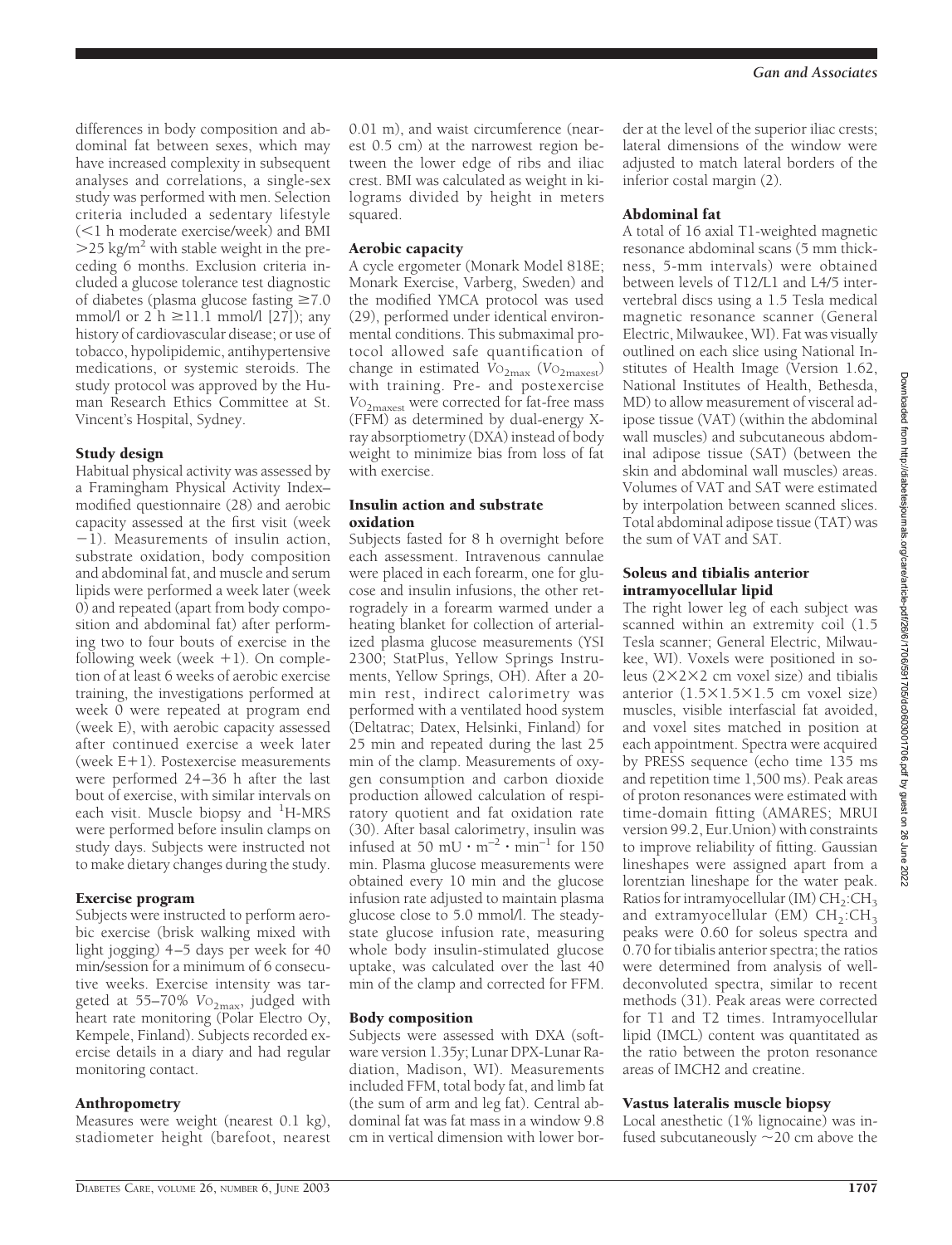patella over the vastus lateralis muscle, usually of the right leg. Muscle biopsy was performed with a 6-mm diameter university college hospital needle with suction assistance. Specimens were immediately blotted for blood**,** frozen in liquid nitrogen, and stored at  $-80^{\circ}$ C.

## Muscle triglyceride assay

Before assay, 50 mg muscle was freezedried for 20 h and, using a dissecting microscope  $(6.3\times)$ , the tissue was dissected free of extramyocellular fat and connective tissue, yielding  $\sim$  10 mg dry muscle. This technique minimizes adipocyte contamination (24). Lipid extraction and colorimetric assay to quantitate muscle triglyceride were performed (32) and expressed as micromoles per gram of dry weight muscle.

## Muscle LCAC assay

This assay was performed as previously described (3). LCAC extracted from 100– 150 mg muscle was injected into a C18 column (Waters Nova-Pak) for highperformance liquid chromatographic identification of individual acyl CoA peaks (Waters 996 photodiode array). Quantification was by comparison of sample peak areas with the areas of acyl CoA standards. Total LCAC content was calculated as the sum of palmitoyl, palmitoleoyl, oleoyl, linoleoyl, and linolenoyl moieties, expressed as nanomoles per gram of wet weight muscle.

## Serum chemistry

Radioimmunoassay was performed for serum insulin (Linco Research, St. Charles, MO). Fasting  $({\sim}8 \text{ h})$  serum was assayed for total and HDL cholesterol, triglycerides (all by enzymatic colorimetry; Roche), free fatty acids (enzymatic colorimetry; Wako, Osaka, Japan), and apolipoprotein-B (immuno-turbidometric method; Roche).

## **Statistics**

Data were analyzed using Statview 5 (SAS Institute, Cary, NC). Results are presented as the mean  $\pm$  SE unless otherwise stated. Repeated-measures ANOVA was used for within-subject comparisons of more than two measurements. Significance of change between pairs of measurements was assessed by paired *t* tests. Data were also analyzed for predictors of change in insulin action and abdominal fat, and the simple regression coefficient

(*r*) was used to express the magnitude of correlation. An  $\alpha$  level of 0.05 was used.

# **RESULTS**

## Subject characteristics and exercise details

The 18 subjects were aged  $37.4 \pm 1.3$ years (range 29–47), overweight to obese  $(BMI 30.9 \pm 0.7 \text{ kg/m}^2, \text{ range } 26.4$ -37.6), with sedentary lifestyles (physical activity score  $205 \pm 3$ , range 189–248) and low aerobic fitness ( $V$ O<sub>2maxest</sub> 47.8  $\pm$  $1.3$  ml O<sub>2</sub>  $\cdot$  min<sup>-1</sup>  $\cdot$  kg FFM<sup>-1</sup>, range 32.1– 55.1, or  $31.4 \pm 0.9 \text{ ml } O_2 \cdot \text{min}^{-1} \cdot \text{kg}$ body  $wt^{-1}$ , range 21.2–37.3). All subjects were Caucasian. Plasma glucose was  $5.4 \pm 0.1$  mmol/l fasting (range  $4.6-6.1$ ) and  $7.0 \pm 0.4$  mmol/l 120 min post-75-g oral glucose (range 3.6–10.2). Impaired glucose tolerance was present in five subjects with one also having impaired fasting glucose (27). Five subjects had one first-degree relative with type 2 diabetes. Exclusion of subjects with impaired glucose tolerance or family history of type 2 diabetes did not alter the results, and these subjects were therefore included in analyses. Subjects completed  $9.7 \pm 0.5$ weeks (range 6–15) of aerobic exercise with a frequency of  $4.1 \pm 0.2$  sessions/ week (range 2.8–5.6). Exercise was interrupted in some subjects because of unforeseen health, occupational, or personal reasons; the range in duration includes these interruptions with one 6-week period of uninterrupted exercise.

#### Aerobic capacity, whole body insulin sensitivity, and substrate oxidation rate

There was a significant increase of  $\sim$ 11% in aerobic capacity after the exercise pro- $\gamma$ gram ( $P = 0.001$ ; Fig. 1*A*). Insulin levels attained during hyperinsulinemiceuglycemic clamp did not differ between study days (week  $0$ /baseline  $111.9 \pm 4.3$ ; week  $+1$ /after two to four bouts 105.1  $\pm$ 4.6; week E/program end  $111.6 \pm 5.0$  $mU/l$ ;  $P = 0.45$ ). Insulin-stimulated glucose disposal increased significantly  $(\sim]16\%)$  after two to four bouts of exercise in the first week and remained significantly increased but did not increase further after several weeks exercise  $(P =$ 0.006 by repeated-measures ANOVA; paired *t* tests in Fig. 1*B*). Basal fat oxidation rates increased  $~1\%$  after two to four bouts of exercise in the first week and similarly did not increase further at pro-

gram end  $(P = 0.006$  by repeatedmeasures ANOVA; paired *t* tests in Fig. 1*C*).

## Body composition and abdominal fat

Weight and waist measurements did not change between baseline and after two to four bouts of exercise, although a significant reduction in waist circumference was detected at program end  $(P = 0.0006 \text{ vs.})$ baseline) (Table 1). Compared with baseline, subjects showed a significant but small  $\left(\sim\!2\%\right)$  increase in limb FFM at program end  $(P = 0.02)$  and an approximate 5% decrease in central abdominal fat mass  $(P = 0.01)$ . This was consistent with an approximate 5% decrease in TAT (*P* = 0.01) by magnetic resonance imaging, with VAT being  $\sim$  5.5% lower ( $P = 0.06$ ) and SAT  $\sim$  4.5% lower ( $P = 0.007$ ). There were no significant changes in the ratios of central abdominal fat to limb fat, VAT to SAT, or VAT to limb fat after the exercise program.

# Serum lipids

Serum cholesterol was lower ( $\sim$  10%, *P* = 0.005) after the exercise program compared with baseline, as were serum triglycerides  $(\sim 36\%$  lower,  $P = 0.01$ ), with triglycerides reduced  $\sim$ 31%, even after two to four bouts of exercise  $(P = 0.04)$ (Table 1). There were no significant changes in HDL cholesterol, free fatty acids, or apolipoprotein B levels.

# Muscle lipids

No significant change in IMCL content of soleus or tibialis anterior muscles was detected after two to four bouts of exercise or at program end (soleus  $P = 0.50$ , tibialis anterior  $P = 0.66$  by repeated measures ANOVA) (Table 1). Vastus lateralis biopsy also showed no significant change in muscle triglyceride and LCAC after two to four bouts of exercise and at program end compared with baseline (triglyceride  $P = 0.15$ , LCAC  $P = 0.25$  by repeatedmeasures ANOVA).

## Factors predicting change in insulin sensitivity

Change in insulin sensitivity between baseline and program end correlated to change in aerobic capacity ( $r = 0.73$ ,  $P =$ 0.001; Fig. 2A) and VAT ( $r = -0.54$ ,  $P =$ 0.02; Fig. 2*B*) such that a greater increase in aerobic capacity or a greater decrease in VAT predicted a greater increase in insu-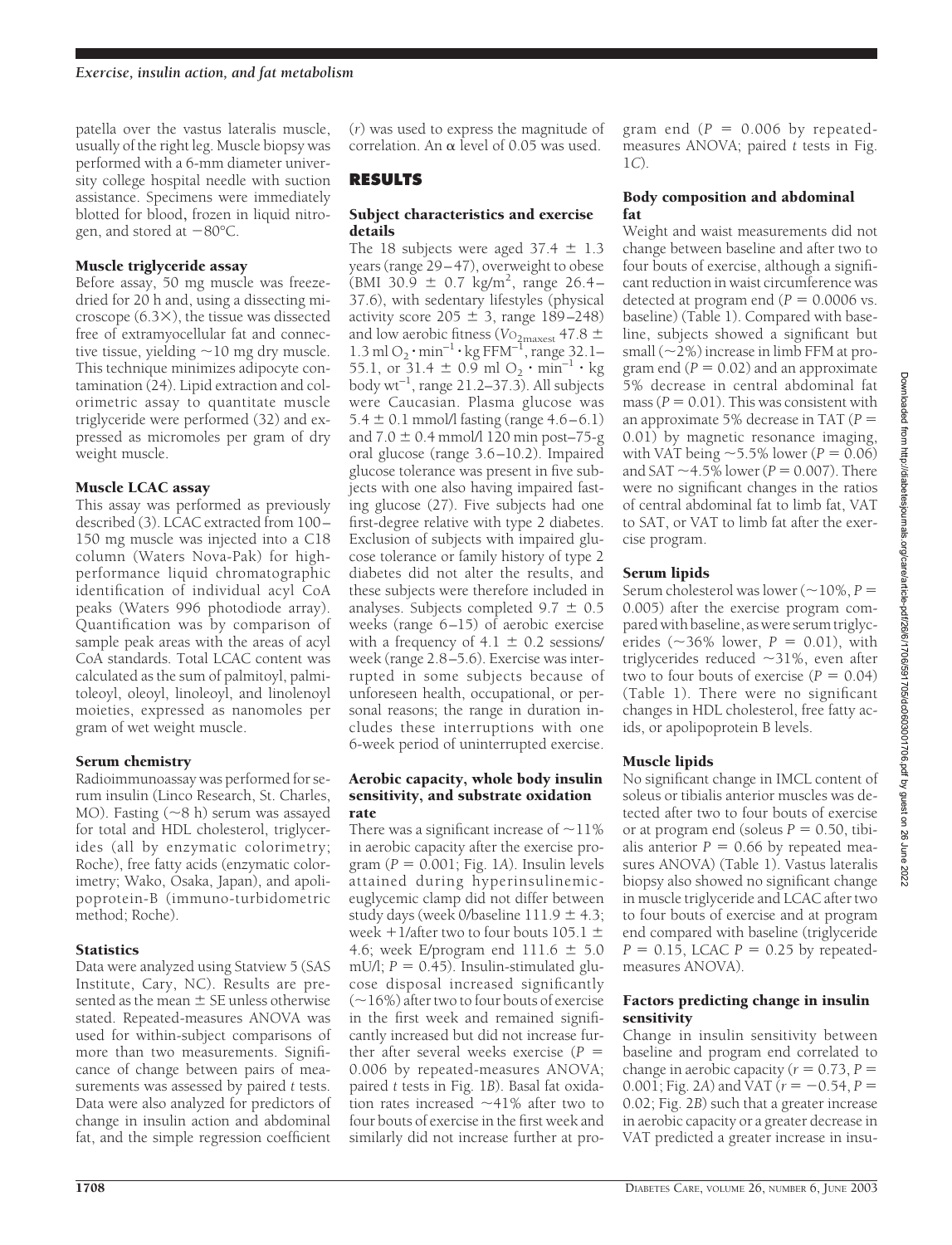

Subgroup analysis according to upper and lower 50th percentiles of BMI were  $l$ imited in statistical power ( $n = 9$  in each group), but in general, results were not different between the two groups (data not shown).

**CONCLUSIONS** — These results confirm that in overweight and obese men, there were increases in insulin action  $(\sim 16\%)$  and fat oxidation rate  $(\sim 41\%)$ 24–36 h after two to four bouts of moderate intensity exercise. These group improvements were not increased further after at least 6 weeks of moderate aerobic exercise, which increased mean aerobic capacity by  $\sim$ 11%. As there was heterogeneity in response to the exercise program, however, correlative analyses showed that subjects with greater improvement in aerobic capacity did show greater increases in insulin sensitivity and reduction in VAT but did not show a relationship to changes in myocyte triglyceride or LCAC content.

Previous reports have shown that insulin sensitivity after exercise training matches pretraining levels when studied 4 days after the last bout of exercise (33). Exercise-trained athletes also show no difference in insulin sensitivity compared with sedentary control subjects when studied 4–10 days after the last bout of exercise (34–37), suggesting that there is no additional effect of exercise training on insulin sensitivity beyond the last bout of exercise. The measurements taken at the shorter postexercise interval in this study (24–36 h) demonstrate, however, that there appears to be a detectable greater improvement in insulin action seen in subjects who achieved greater improvement in aerobic capacity compared with those with lesser improvement. This suggests that exercise training may still impart greater improvements in insulin sensitivity, if only for the brief period postexercise before insulin action declines to preexercise levels. The number of subjects who achieved greater increases

Posttraining **Baseline** After two to four bouts  $P = 0.007$  $P = 0.02$  $1.44 \pm 0.08$  $1.02 \pm 0.13$ 

 $P = 0.0005$ 

 $P = 0.01$ 

 $41.0 \pm 2.8$ 

 $53.0 \pm 1.4$ 

Posttraining

 $41.0 \pm 2.9$ 

 $47.8 \pm 1.3$ 

**Baseline** 

 $35.4 \pm 2.8$ 

 $P = 0.003$ 

A

Vo<sub>2</sub>max<br>(ml O<sub>2</sub> · min<sup>-1</sup> • kg fat free mass<sup>-1</sup>)

B

mmol · min<sup>-1</sup> · kg fat free mass<sup>-1</sup>) Clamp glucose infusion rate

C

60

50

40

30

20

10  $\mathbf 0$ 

45



Figure 1—*Measurements of estimated* V*O2max (*A*), clamp glucose infusion rates (*B*), and basal fat oxidation rates (*C*) taken at baseline, after two to four bouts of exercise (for* B *and* C *only), and at program end. Values shown are means SE.* P *values stated are for the paired* t *tests between pairs of values indicated.*

to four bouts

lin sensitivity. VAT change also correlated negatively with change in aerobic capacity  $(r = -0.67, P = 0.003;$  Fig. 2*C*).

Changes in VAT-to-SAT and VAT–to– limb fat ratios also correlated negatively to change in aerobic capacity (VAT-to-SAT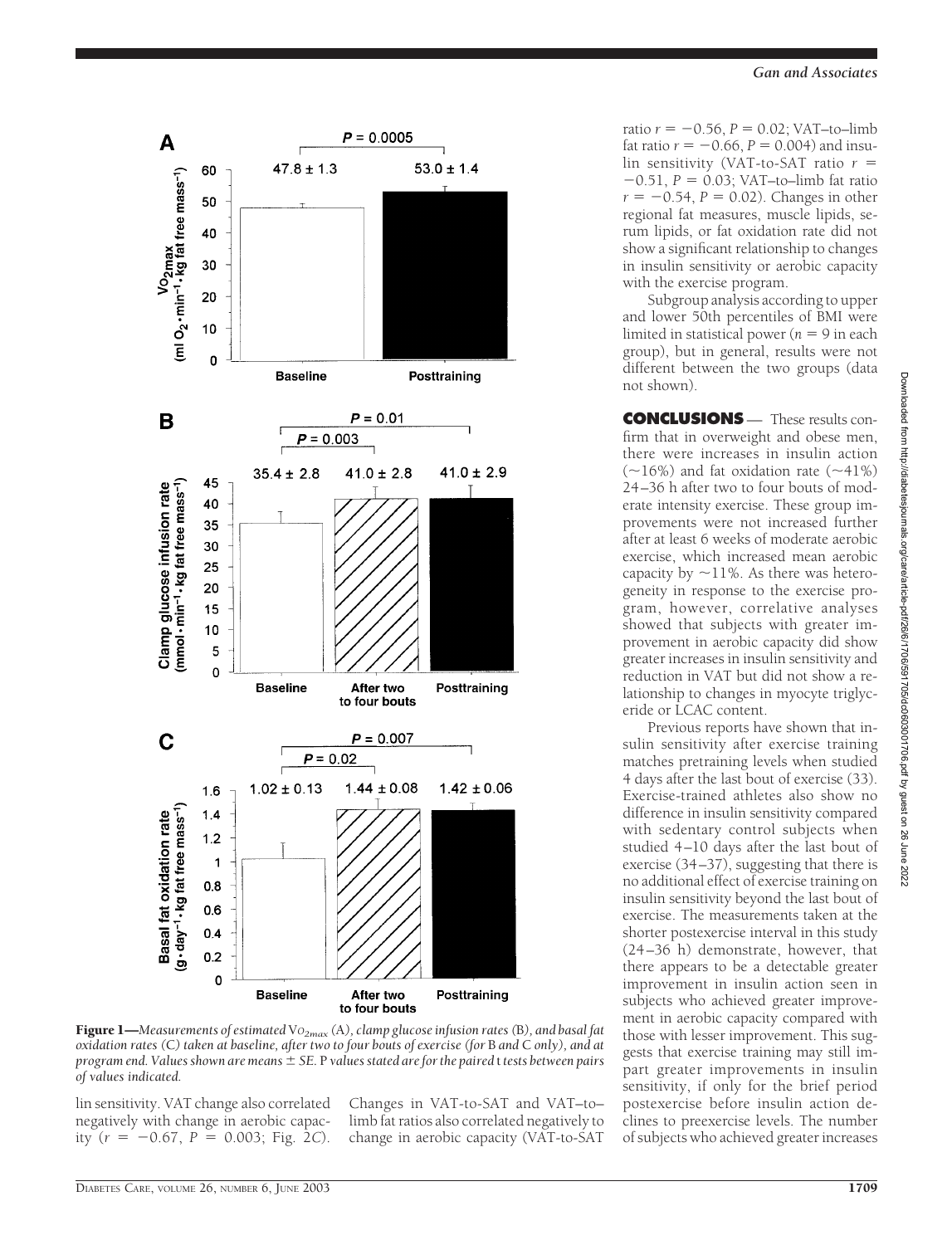| Table 1—Changes in body composition, regional fat, muscle lipid, and serum lipids during the |  |  |
|----------------------------------------------------------------------------------------------|--|--|
| exercise program                                                                             |  |  |

|                                                      | Baseline          | Two to four bouts | Program end       |
|------------------------------------------------------|-------------------|-------------------|-------------------|
| Anthropometry                                        |                   |                   |                   |
| Weight (kg)                                          | $94.1 \pm 2.0$    | $94.1 \pm 2.0$    | $92.8 \pm 2.0$    |
| BMI (kg/m <sup>2</sup> )                             | $30.9 \pm 0.7$    | $30.8 \pm 0.7$    | $30.4 \pm 0.8$    |
| Waist (cm)                                           | $105.0 \pm 1.5$   | $105.0 \pm 1.5$   | $103.0 \pm 2.0*$  |
| <b>DXA</b>                                           |                   |                   |                   |
| FFM (kg)                                             |                   |                   |                   |
| Total                                                | $62.0 \pm 1.3$    |                   | $62.6 \pm 1.3$    |
| Limb                                                 | $29.5 \pm 0.7$    |                   | $30.1 \pm 0.8^*$  |
| Fat (kg)                                             |                   |                   |                   |
| Total                                                | $32.3 \pm 1.5$    |                   | $30.9 \pm 1.5^*$  |
| Central abdominal                                    | $2.37 \pm 0.10$   |                   | $2.25 \pm 0.10*$  |
| Limb                                                 | $13.2 \pm 0.7$    |                   | $12.8 \pm 0.7$    |
| Central abdominal-to-limb fat ratio                  | $0.184 \pm 0.008$ |                   | $0.181 \pm 0.008$ |
| Abdominal MRI                                        |                   |                   |                   |
| TAT(l)                                               | $6.11 \pm 0.32$   |                   | $5.81 \pm 0.34*$  |
| SAT(l)                                               | $3.88 \pm 0.31$   |                   | $3.70 \pm 0.31*$  |
| $VAT$ (l)                                            | $2.23 \pm 0.12$   |                   | $2.11 \pm 0.12$   |
| VAT-to-SAT ratio                                     | $0.63 \pm 0.05$   |                   | $0.62 \pm 0.05$   |
| VAT-to-limb fat ratio (ml/g)                         | $0.178 \pm 0.014$ |                   | $0.173 \pm 0.013$ |
| Serum lipids                                         |                   |                   |                   |
| Total cholesterol (mmol/l)                           | $4.84 \pm 0.22$   | $4.63 \pm 0.21$   | $4.35 \pm 0.21**$ |
| HDL cholesterol (mmol/l)                             | $0.77 \pm 0.04$   | $0.78 \pm 0.04$   | $0.81 \pm 0.05$   |
| Triglycerides (mmol/l)#                              | $2.35 \pm 0.59$   | $1.60 \pm 0.228$  | $1.50 \pm 0.15$   |
| Free fatty acids (mmol/l)                            | $0.42 \pm 0.03$   | $0.42 \pm 0.02$   | $0.45 \pm 0.03$   |
| Apolipoprotein B (g/l)                               | $1.07 \pm 0.05$   | NA                | $1.03 \pm 0.05$   |
| $\mathrm{^{1}H\text{-}MRS}$                          |                   |                   |                   |
| Intramyocellular lipid (IMCH2-to-<br>creatine ratio) |                   |                   |                   |
| Soleus                                               | $11.1 \pm 0.8$    | $11.7 \pm 0.8$    | $11.6 \pm 0.8$    |
| Tibialis anterior                                    | $6.1 \pm 0.8$     | $5.7 \pm 0.8$     | $5.5 \pm 0.7$     |
| Vastus lateralis biopsy                              |                   |                   |                   |
| Muscle triglyceride (umol/g dry wt)                  | $36.6 \pm 4.9$    | $27.5 \pm 3.3$    | $28.9 \pm 3.8$    |
| Muscle LCAC (nmol/g wet wt)                          | $3.77 \pm 0.29$   | $3.44 \pm 0.27$   | $3.26 \pm 0.33$   |

Data are mean  $\pm$  SE. \**P* < 0.05 for program end vs. baseline;  $\uparrow$  *P* < 0.05 for program end vs. two to four bouts; ‡serum triglycerides were log-transformed for statistical tests; §*P* 0.05 for two to four bouts vs. baseline.

in aerobic capacity in the present study were, however, not large, and this observation would need further confirmation.

An alternative explanation, perhaps less likely, is that subjects with greater improvement in aerobic capacity in this study performed a more intense final bout of exercise immediately preceding the program end measurements compared with subjects with lesser improvement in aerobic capacity. Although we are not aware of any data in the literature to estimate whether such an effect is likely to arise from our study design, this possibility could have resulted in different increases in insulin sensitivity (38,39), leading to interpretation as an apparent training effect. Regardless of the reasons

underlying this finding, the study data are in general consistent with previous studies indicating that maintenance of regular exercise in overweight men is important in sustaining enhanced insulin sensitivity and fat oxidation rate.

The observation that change in VAT was the only fat depot to correlate with the change in aerobic capacity and insulin sensitivity is of interest. There is a tendency for greater loss of VAT compared with other fat depots after calorie restriction (40–43), but a similar effect has not been shown with negative energy balance from increased exercise (44–46). In the present study, heterogeneity in exercise response prevented the demonstration of

significant group changes in mean VATto-SAT or VAT–to–limb fat ratios between baseline and program end. Correlative analyses, however, demonstrated significant negative relationships between both VAT-to-SAT or VAT–to– limb fat ratios to the changes in both aerobic capacity and insulin sensitivity. Thus, these results suggest a tendency for relatively greater visceral abdominal fat loss in subjects with greater increases in aerobic capacity and insulin sensitivity from exercise, although confirmation is required with larger studies. On one hand, this result is consistent with and emphasizes the view that visceral fat has a closer relationship to insulin sensitivity than other fat depots (47). It is not possible from our data, however, to determine whether the improvement in insulin sensitivity seen was related mainly to mechanisms resulting from an increased aerobic capacity, a reduction in visceral fat, or a combination of effects.

Although cross-sectional studies have shown a negative correlation between myocyte lipid and insulin action (1,6– 13), there are a number of possible explanations for the lack of association between changes in both myocyte triglyceride and LCAC levels and the improvement in insulin sensitivity with exercise in this study. Increased extramyocellular adipocytes in muscles of overweight and obese men could have reduced accuracy of measurement of intramyocyte triglyceride levels. The finding of no overall change in myocyte LCAC content (which is minimally present in adipocytes) would, however, support the possibility that there was indeed little relationship between change in these myocyte lipid moieties and insulin action. It is possible that other lipid moieties, such as diacylglycerol and ceramide, could show a greater relationship to insulin action with exercise (15), but these possibilities remain to be studied.

There is also accumulating evidence of contraction-related cellular signaling and biochemical mechanisms, such as AMP kinase activation, which increase glucose uptake and metabolism as well as lipid oxidation without necessarily involving changes in proximal insulin signaling pathways (48–52). This raises the possibility that increased insulin sensitiv-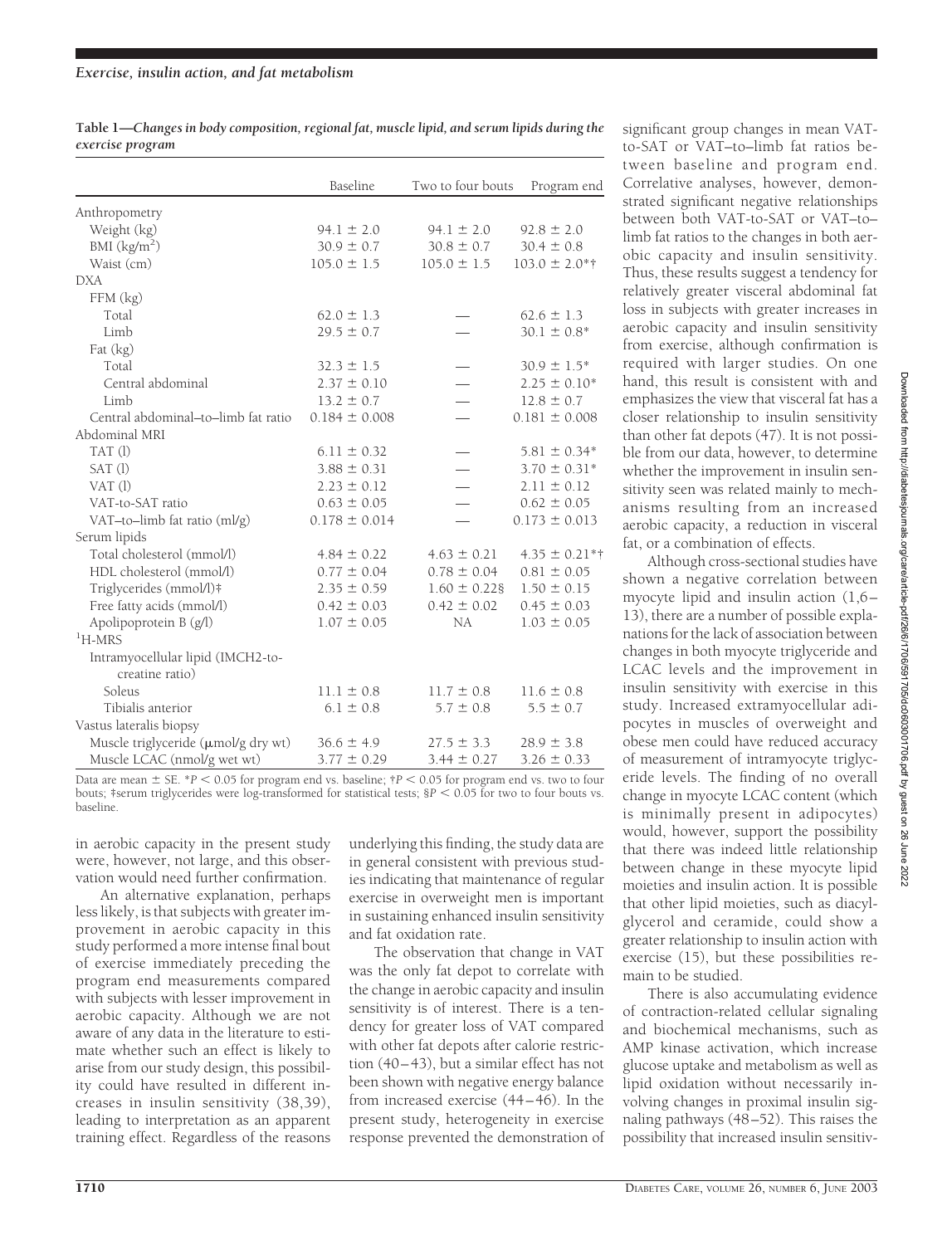2022



Figure 2—*Correlations shown for the change between baseline and posttraining in clamp glucose infusion rate versus percentage change in estimated* V*O2max (*A*) and change in visceral abdominal fat volume (B). The correlation for the change in estimated VO<sub>2max</sub> versus the change in visceral abdominal fat volume is also shown (*C*). The simple regression coefficients (*r*) for each correlation and their respective* P *values are indicated.*

ity after exercise may not necessarily show a simple relationship to measures of myocyte lipid availability per se.

The intensity of exercise and duration of exercise training performed in the present study may also have been significant factors. Studies of acute exercise indicate that myocyte triglyceride may decrease during (53) and/or after (32,53– 55) an exhaustive bout of exercise in lean trained subjects, although no change was recently reported after submaximal running (31). This supports a view that muscle triglyceride lipolysis occurs mainly with high-intensity, but not lowerintensity, exercise (38). The moderateintensity exercise performed in this study, therefore, may have also contributed to the lack of change in myocyte triglyceride seen.

*Gan and Associates*

Thus, improvement of insulin sensitivity with moderate-intensity exercise in overweight to obese men is predicted by improvement in aerobic capacity, and VAT does not appear to relate to change in myocyte triglyceride and LCAC levels. Mechanisms unrelated to myocyte triglyceride and LCAC levels appear primarily responsible for increased insulin sensitivity with exercise in overweight and obese men.

**Acknowledgments**— This work was supported by a National Health and Medical Research Council of Australia postgraduate medical scholarship (to S.K.G.).

The authors thank all participants; B. Heinrich, M. Males, L. Croft; J. Edema, T. Enright; St. Vincents's Medical Imaging and Nuclear Medicine Departments; and the Institute of Magnetic Resonance Research.

#### **References**

- 1. Goodpaster BH, Thaete FL, Simoneau J-A, Kelley DE: Subcutaneous abdominal fat and thigh muscle composition predict insulin sensitivity independently of visceral fat. *Diabetes* 46:1579–1585, 1997
- 2. Carey DG, Jenkins AB, Campbell LV, Freund J, Chisholm DJ: Abdominal fat and insulin resistance in normal and overweight women: direct measurements reveal a strong relationship in subjects at both low and high risk of NIDDM. *Diabetes* 45:633–638, 1996
- 3. Ellis BA, Poynten A, Lowy AJ, Furler SM, Chisholm DJ, Kraegen EW, Cooney GJ: Long-chain acyl-CoA esters as indicators of lipid metabolism and insulin sensitivity in rat and human muscle. *Am J Physiol Endocrinol Metab* 279:E554–E560, 2000
- 4. Kraegen EW, Clark PW, Jenkins AB, Daley EA, Chisholm DJ, Storlien LH: Development of muscle insulin resistance after liver insulin resistance in high-fat-fed rats. *Diabetes* 40:1397–1403, 1991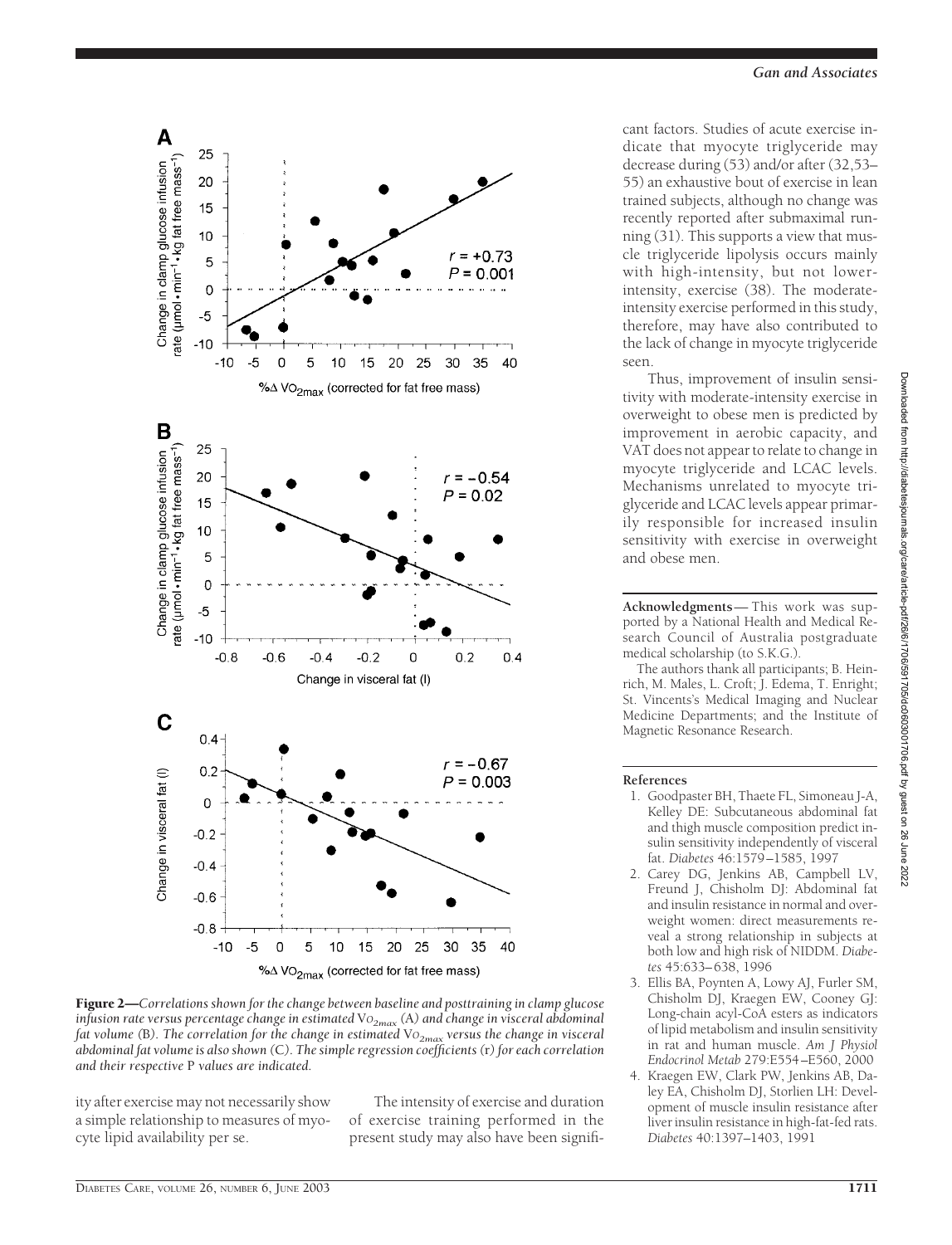- 5. Oakes ND, Cooney GJ, Camilleri S, Chisholm DJ, Kraegen EW: Mechanisms of liver and muscle insulin resistance induced by chronic high-fat feeding. *Diabetes* 46:1768–1774, 1997
- 6. Forouhi NG, Jenkinson G, Thomas EL, Mullick S, Mierisova S, Bhonsle U, Mc-Keigue PM, Bell JD: Relation of triglyceride stores in skeletal muscle cells to central obesity and insulin sensitivity in European and South Asian men. *Diabetologia* 42:932–935, 1999
- 7. Furler SM, Poynten AM, Kriketos AD, Lowy AJ, Ellis BA, Maclean EL, Courtenay BG, Kraegen EW, Campbell LV, Chisholm DJ: Independent influences of central fat and skeletal muscle lipids on insulin sensitivity. *Obes Res* 9:535–543, 2001
- 8. Jacob S, Machann J, Rett K, Brechtel K, Volk A, Renn W, Maerker E, Matthaei S, Schick F, Claussen CD, Haring HU: Association of increased intramyocellular lipid content with insulin resistance in lean nondiabetic offspring of type 2 diabetic subjects. *Diabetes* 48:1113–1119, 1999
- 9. Krssak M, Falk Petersen K, Dresner A, DiPietro L, Vogel SM, Rothman DL, Roden M, Shulman GI: Intramyocellular lipid concentrations are correlated with insulin sensitivity in humans: a 1H NMR spectroscopy study. *Diabetologia* 42:113– 116, 1999
- 10. Levin K, Daa Schroeder H, Alford FP, Beck-Nielsen H: Morphometric documentation of abnormal intramyocellular fat storage and reduced glycogen in obese patients with type II diabetes. *Diabetologia* 44:824–833, 2001
- 11. Pan DA, Lillioja S, Kriketos AD, Milner MR, Baur LA, Bogardus C, Jenkins AB, Storlien LH: Skeletal muscle triglyceride levels are inversely related to insulin action. *Diabetes* 46:983–988, 1997
- 12. Perseghin G, Scifo P, De Cobelli F, Pagliato E, Battezzati A, Arcelloni C, Vanzulli A, Testolin G, Pozza G, Del Maschio A, Luzi L: Intramyocellular triglyceride content is a determinant of in vivo insulin resistance in humans: a 1H–13C nuclear magnetic resonance spectroscopy assessment in offspring of type 2 diabetic parents. *Diabetes* 48:1600–1606, 1999
- 13. Phillips DI, Caddy S, Ilic V, Fielding BA, Frayn KN, Borthwick AC, Taylor R: Intramuscular triglyceride and muscle insulin sensitivity: evidence for a relationship in nondiabetic subjects. *Metabolism* 45:947– 950, 1996
- 14. Richelsen B, Pedersen SB, Moller-Pedersen T, Bak JF: Regional differences in triglyceride breakdown in human adipose tissue: effects of catecholamines, insulin, andprostaglandinE2.*Metabolism*40:990– 996, 1991
- 15. Kraegen EW, Cooney GJ, Ye JM, Thomp-

son AL, Furler SM: The role of lipids in the pathogenesis of muscle insulin resistance and beta cell failure in type II diabetes and obesity. *Exp Clin Endocrinol Diabetes* 109: S189–S201, 2001

- 16. Wendling PS, Peters SJ, Heigenhauser GJ, Spriet LL: Variability of triacylglycerol content in human skeletal muscle biopsy samples. *J Appl Physiol* 81:1150–1155, 1996
- 17. Kiens B, Essen-Gustavsson B, Christensen NJ, Saltin B: Skeletal muscle substrate utilization during submaximal exercise in man: effect of endurance training. *J Physiol* 469:459–478, 1993
- 18. Morgan TE, Short FA, Cobb LA: Effect of long-term exercise on skeletal muscle lipid composition. *Am J Physiol* 216:82– 86, 1969
- 19. Malenfant P, Tremblay A, Doucet E, Imbeault P, Simoneau JA, Joanisse DR: Elevated intramyocellular lipid concentration in obese subjects is not reduced after diet and exercise training. *Am J Physiol Endocrinol Metab* 280:E632–E639, 2001
- 20. Hurley BF, Nemeth PM, Martin WH 3rd, Hagberg JM, Dalsky GP, Holloszy JO: Muscle triglyceride utilization during exercise: effect of training. *J Appl Physiol* 60: 562–567, 1986
- 21. Suter E, Hoppeler H, Claassen H, Billeter R, Aebi U, Horber F, Jaeger P, Marti B: Ultrastructural modification of human skeletal muscle tissue with 6-month moderate-intensity exercise training. *Int J Sports Med* 16:160–166, 1995
- 22. Bergman BC, Butterfield GE, Wolfel EE, Casazza GA, Lopaschuk GD, Brooks GA: Evaluation of exercise and training on muscle lipid metabolism. *Am J Physiol* 276:E106–E117, 1999
- 23. Goodpaster BH, He J, Watkins S, Kelley DE: Skeletal muscle lipid content and insulin resistance: evidence for a paradox in endurance-trained athletes. *J Clin Endocrinol Metab* 86:5755–5761, 2001
- 24. Lapsys NM, Kriketos AD, Lim-Fraser M, Poynten AM, Lowy A, Furler SM, Chisholm DJ, Cooney GJ: Expression of genes involved in lipid metabolism correlate with peroxisome proliferator-activated receptor gamma expression in human skeletal muscle. *J Clin Endocrinol Metab* 85:4293–4297, 2000
- 25. Boesch C, Slotboom J, Hoppeler H, Kreis R: In vivo determination of intra-myocellular lipids in human muscle by means of localized 1H-MR-spectroscopy. *Magnetic Resonance in Medicine* 37:484–493, 1997
- 26. Szczepaniak LS, Babcock EE, Schick F, Dobbins RL, Garg A, Burns DK, McGarry JD, Stein DT: Measurement of intracellular triglyceride stores by H spectroscopy: validation in vivo. *Am J Physiol* 276:E977– E989, 1999
- 27. Expert Committee on the Diagnosis and

Classification of Diabetes Mellitus: Report of the Expert Committee on the Diagnosis and Classification of Diabetes Mellitus. *Diabetes Care* 20:1183–1197, 1997

- 28. Kannel WB, Sorlie P: Some health benefits of physical activity: the Framingham Study. *Arch Intern Med* 139:857–861, 1979
- 29. American College of Sports Medicine: *Guidelines for Exercise Testing and Prescription*. Kenney WL, Ed. Baltimore, MD, Williams & Wilkins, 1995
- 30. Frayn KN: Calculation of substrate oxidation rates in vivo from gaseous exchange. *J Appl Physiol* 55:628–634, 1983
- 31. Rico-Sanz J, Hajnal JV, Thomas EL, Mierisova S, Ala-Korpela M, Bell JD: Intracellular and extracellular skeletal muscle triglyceride metabolism during alternating intensity exercise in humans. *J Physiol (Lond)* 510:615–622, 1998
- 32. Kiens B, Richter EA: Utilization of skeletal muscle triacylglycerol during postexercise recovery in humans. *Am J Physiol* 275: E332–E337, 1998
- 33. Segal KR, Edano A, Abalos A, Albu J, Blando L, Tomas MB, Pi-Sunyer FX: Effect of exercise training on insulin sensitivity and glucose metabolism in lean, obese, and diabetic men. *J Appl Physiol* 71:2402– 2411, 1991
- 34. King DS, Baldus PJ, Sharp RL, Kesl LD, Feltmeyer TL, Riddle MS: Time course for exercise-induced alterations in insulin action and glucose tolerance in middle-aged people. *J Appl Physiol* 78:17–22, 1995
- 35. King DS, Dalsky GP, Clutter WE, Young DA, Staten MA, Cryer PE, Holloszy JO: Effects of lack of exercise on insulin secretion and action in trained subjects. *Am J Physiol* 254:E537–E542, 1988
- 36. Burstein R, Polychronakos C, Toews CJ, MacDougall JD, Guyda HJ, Posner BI: Acute reversal of the enhanced insulin action in trained athletes: association with insulin receptor changes. *Diabetes* 34: 756–760, 1985
- 37. Mikines KJ, Sonne B, Tronier B, Galbo H: Effects of acute exercise and detraining on insulin action in trained men. *J Appl Physiol* 66:704–711, 1989
- 38. Romijn JA, Coyle EF, Sidossis LS, Gastaldelli A, Horowitz JF, Endert E, Wolfe RR: Regulation of endogenous fat and carbohydrate metabolism in relation to exercise intensity and duration. *Am J Physiol* 265:E380–E391, 1993
- 39. Kang J, Robertson RJ, Hagberg JM, Kelley DE, Goss FL, DaSilva SG, Suminski RR, Utter AC: Effect of exercise intensity on glucose and insulin metabolism in obese individuals and obese NIDDM patients. *Diabetes Care* 19:341–349, 1996
- 40. Goodpaster BH, Kelley DE, Wing RR, Meier A, Thaete FL: Effects of weight loss